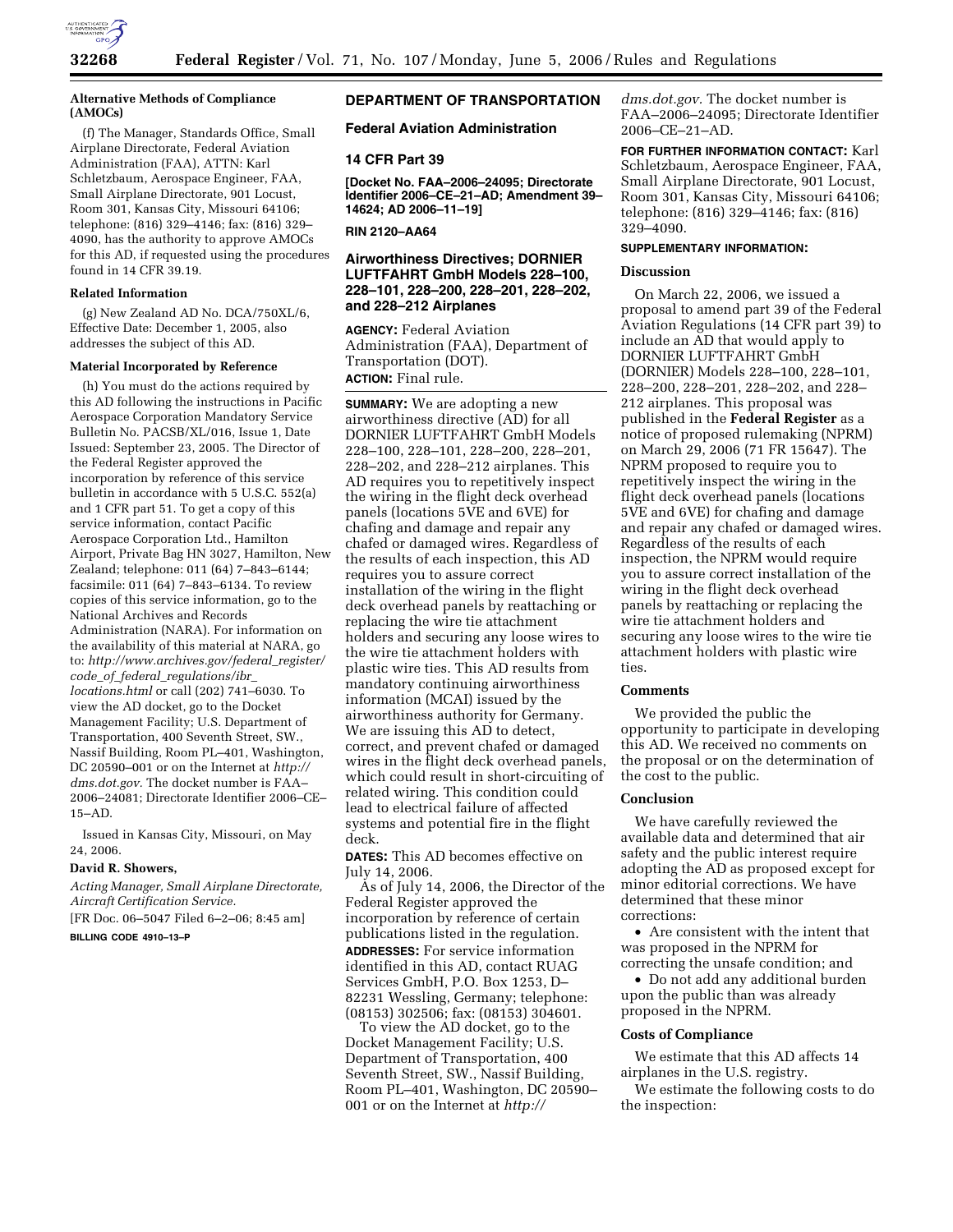| Labor costs                                | Parts costs | Total cost<br>per airplane | Total cost<br>on U.S. operators   |
|--------------------------------------------|-------------|----------------------------|-----------------------------------|
| 2 workhours $\times$ \$80 per hour = \$160 |             |                            | $$160   $160 \times 14 = $2,240.$ |

We estimate the following costs to do any necessary repairs that will be

required based on the results of the inspection. We have no way of

determining the number of airplanes that may need this repair:

| Labor cost | Parts cost | Total cost<br>per airplane   |
|------------|------------|------------------------------|
|            |            | $$100   $240 + $100 = $340.$ |

**Note:** The cure time for the adhesive that is recommended in the service information is 48 hours at 25 degrees Celsius (77 degrees Fahrenheit) or 2 hours at 65 degrees Celsius (149 degrees Fahrenheit).

### **Authority for This Rulemaking**

Title 49 of the United States Code specifies the FAA's authority to issue rules on aviation safety. Subtitle I, section 106 describes the authority of the FAA Administrator. Subtitle VII, Aviation Programs, describes in more detail the scope of the agency's authority.

We are issuing this rulemaking under the authority described in subtitle VII, part A, subpart III, section 44701, ''General requirements.'' Under that section, Congress charges the FAA with promoting safe flight of civil aircraft in air commerce by prescribing regulations for practices, methods, and procedures the Administrator finds necessary for safety in air commerce. This regulation is within the scope of that authority because it addresses an unsafe condition that is likely to exist or develop on products identified in this AD.

## **Regulatory Findings**

We have determined that this AD will not have federalism implications under Executive Order 13132. This AD will not have a substantial direct effect on the States, on the relationship between the national government and the States, or on the distribution of power and responsibilities among the various levels of government.

For the reasons discussed above, I certify that this AD:

1. Is not a ''significant regulatory action'' under Executive Order 12866;

2. Is not a ''significant rule'' under the DOT Regulatory Policies and Procedures (44 FR 11034, February 26, 1979); and

3. Will not have a significant

economic impact, positive or negative, on a substantial number of small entities under the criteria of the Regulatory Flexibility Act.

We prepared a summary of the costs to comply with this AD (and other information as included in the Regulatory Evaluation) and placed it in the AD Docket. You may get a copy of this summary by sending a request to us at the address listed under **ADDRESSES.**  Include ''Docket No. FAA–2006–24095; Directorate Identifier 2006–CE–21–AD'' in your request.

#### **List of Subjects in 14 CFR Part 39**

Air transportation, Aircraft, Aviation safety, Incorporation by reference, Safety.

### **Adoption of the Amendment**

■ Accordingly, under the authority delegated to me by the Administrator, the Federal Aviation Administration amends part 39 of the Federal Aviation Regulations (14 CFR part 39) as follows:

# **PART 39—AIRWORTHINESS DIRECTIVES**

■ 1. The authority citation for part 39 continues to read as follows:

**Authority:** 49 U.S.C. 106(g), 40113, 44701.

### **§ 39.13 [Amended]**

■ 2. FAA amends § 39.13 by adding the following new AD:

**2006–11–19 DORNIER LUFTFAHRT GmbH:** Amendment 39–14624; Docket No. FAA–2006–24095; Directorate Identifier 2006–CE–21–AD.

#### **Effective Date**

(a) This AD becomes effective on July 14, 2006.

### **Affected ADs**

(b) None.

# **Applicability**

(c) This AD affects Models 228–100, 228– 101, 228–200, 228–201, 228–202, and 228– 212 airplanes, all serial numbers, that are certificated in any category.

### **Unsafe Condition**

(d) This AD results from mandatory continuing airworthiness information (MCAI) issued by the airworthiness authority for Germany. We are issuing this AD to detect, correct, and prevent chafed or damaged wires in the flight deck overhead panels, which could result in short-circuiting of related wiring. This condition could lead to electrical failure of affected systems and potential fire in the flight deck.

### **Compliance**

(e) To address this problem, you must do the following:

| Actions                                                                                                           | Compliance                                                                                                                                                                        | <b>Procedures</b>                                                                                                                  |
|-------------------------------------------------------------------------------------------------------------------|-----------------------------------------------------------------------------------------------------------------------------------------------------------------------------------|------------------------------------------------------------------------------------------------------------------------------------|
| (1) Inspect the wiring in the flight deck over-<br>head panels (locations 5VE and 6VE) for<br>chafing and damage. | Within the next 100 hours time-in-service after  <br>July 14, 2006 (the effective date of this<br>AD). Repetitively inspect thereafter at inter-<br>vals not to exceed 12 months. | Follow RUAG AOT Dornier 228, All Operators<br>Telefax service information No. AOT-228-<br>24-028. Date of Issue: November 9, 2005. |